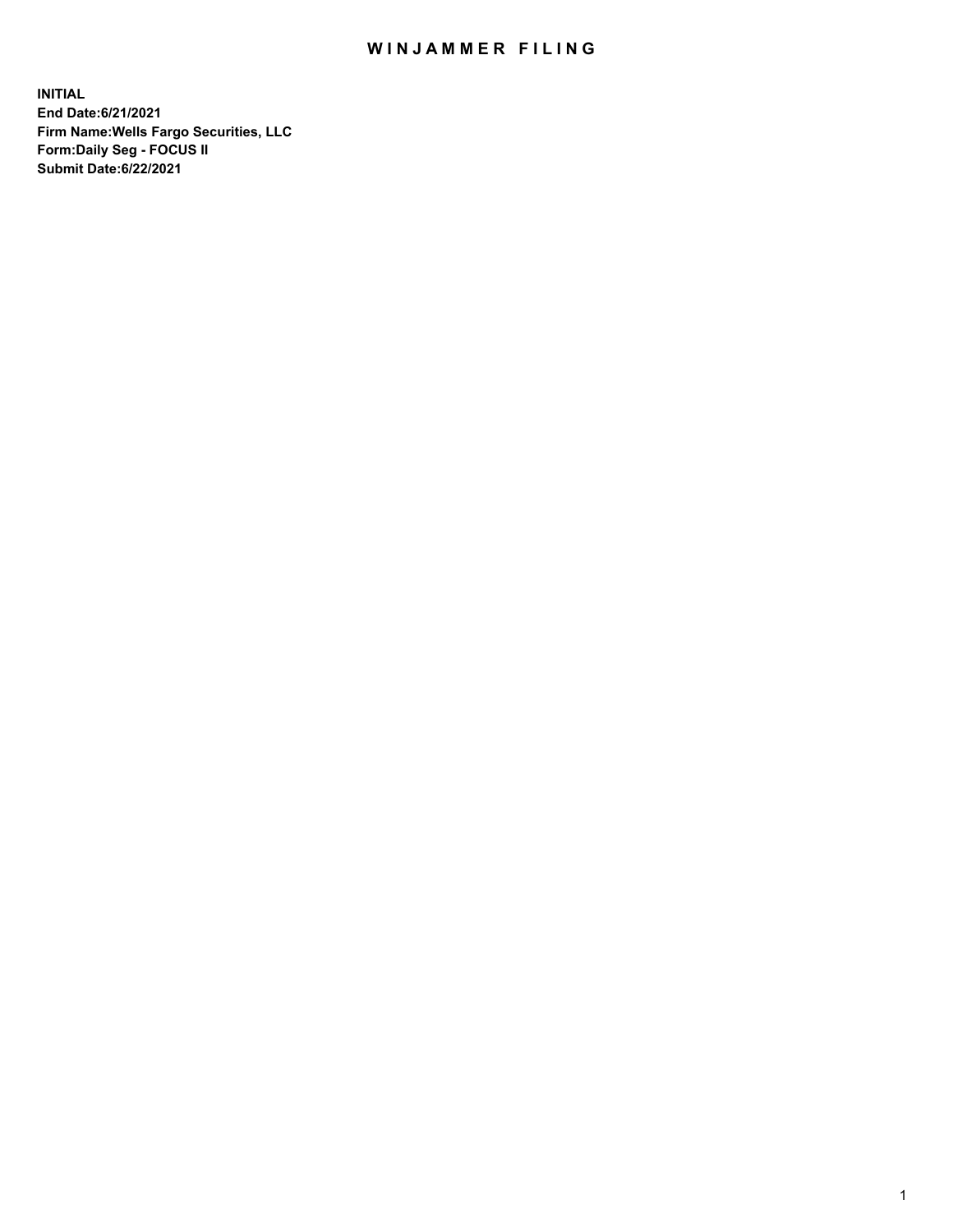**INITIAL End Date:6/21/2021 Firm Name:Wells Fargo Securities, LLC Form:Daily Seg - FOCUS II Submit Date:6/22/2021 Daily Segregation - Cover Page**

| Name of Company                                                                                                                                                                                                                                                                                                                | <b>Wells Fargo Securities LLC</b>                                         |
|--------------------------------------------------------------------------------------------------------------------------------------------------------------------------------------------------------------------------------------------------------------------------------------------------------------------------------|---------------------------------------------------------------------------|
| <b>Contact Name</b>                                                                                                                                                                                                                                                                                                            | <b>James Gnall</b>                                                        |
| <b>Contact Phone Number</b>                                                                                                                                                                                                                                                                                                    | 917-699-6822                                                              |
| <b>Contact Email Address</b>                                                                                                                                                                                                                                                                                                   | james.w.gnall@wellsfargo.com                                              |
| FCM's Customer Segregated Funds Residual Interest Target (choose one):<br>a. Minimum dollar amount: ; or<br>b. Minimum percentage of customer segregated funds required:% ; or<br>c. Dollar amount range between: and; or<br>d. Percentage range of customer segregated funds required between:% and%.                         | 270,000,000<br>$\overline{\mathbf{0}}$<br>0 <sub>0</sub><br>00            |
| FCM's Customer Secured Amount Funds Residual Interest Target (choose one):<br>a. Minimum dollar amount: ; or<br>b. Minimum percentage of customer secured funds required:%; or<br>c. Dollar amount range between: and; or<br>d. Percentage range of customer secured funds required between:% and%.                            | 40,000,000<br>$\overline{\mathbf{0}}$<br>0 <sub>0</sub><br>0 <sub>0</sub> |
| FCM's Cleared Swaps Customer Collateral Residual Interest Target (choose one):<br>a. Minimum dollar amount: ; or<br>b. Minimum percentage of cleared swaps customer collateral required:% ; or<br>c. Dollar amount range between: and; or<br>d. Percentage range of cleared swaps customer collateral required between:% and%. | 375,000,000<br><u>0</u><br>00<br>00                                       |

Attach supporting documents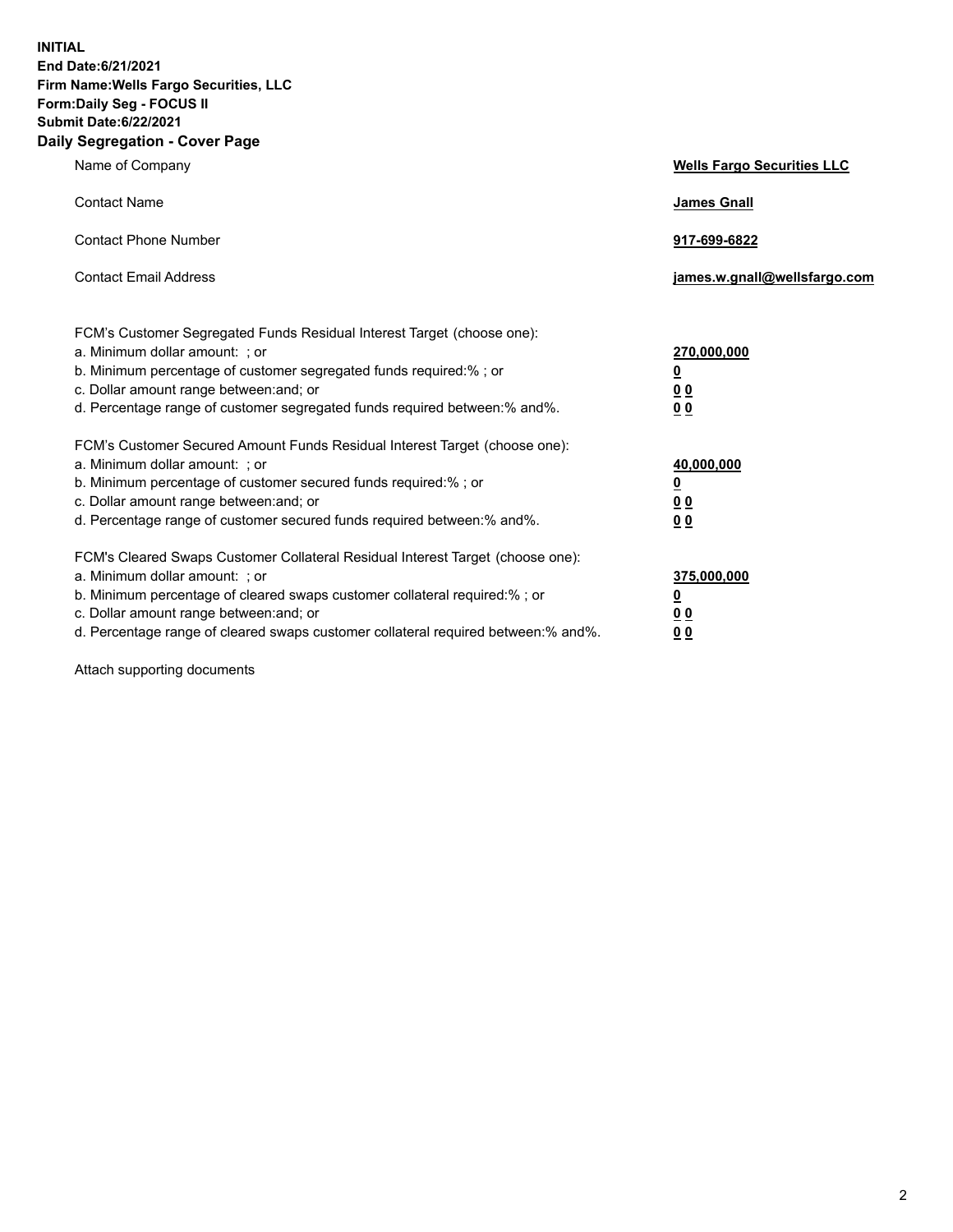**INITIAL End Date:6/21/2021 Firm Name:Wells Fargo Securities, LLC Form:Daily Seg - FOCUS II Submit Date:6/22/2021**

## **Daily Segregation - Secured Amounts**

|    | Foreign Futures and Foreign Options Secured Amounts                                         |                                   |
|----|---------------------------------------------------------------------------------------------|-----------------------------------|
|    | Amount required to be set aside pursuant to law, rule or regulation of a foreign            | $0$ [7305]                        |
|    | government or a rule of a self-regulatory organization authorized thereunder                |                                   |
| 1. | Net ledger balance - Foreign Futures and Foreign Option Trading - All Customers             |                                   |
|    | A. Cash                                                                                     | 231,039,202 [7315]                |
|    | B. Securities (at market)                                                                   | 211,399,073 [7317]                |
| 2. | Net unrealized profit (loss) in open futures contracts traded on a foreign board of trade   | -22,111,422 [7325]                |
| 3. | Exchange traded options                                                                     |                                   |
|    | a. Market value of open option contracts purchased on a foreign board of trade              | 28 [7335]                         |
|    | b. Market value of open contracts granted (sold) on a foreign board of trade                | -15,988 [7337]                    |
| 4. | Net equity (deficit) (add lines 1. 2. and 3.)                                               | 420,310,893 [7345]                |
| 5. | Account liquidating to a deficit and account with a debit balances - gross amount           | 34,027,239 [7351]                 |
|    | Less: amount offset by customer owned securities                                            | -34,019,407 [7352] 7,832 [7354]   |
| 6. | Amount required to be set aside as the secured amount - Net Liquidating Equity              | 420,318,725 [7355]                |
|    | Method (add lines 4 and 5)                                                                  |                                   |
| 7. | Greater of amount required to be set aside pursuant to foreign jurisdiction (above) or line | 420,318,725 [7360]                |
|    | 6.                                                                                          |                                   |
|    | FUNDS DEPOSITED IN SEPARATE REGULATION 30.7 ACCOUNTS                                        |                                   |
| 1. | Cash in banks                                                                               |                                   |
|    | A. Banks located in the United States                                                       | 67,337,908 [7500]                 |
|    | B. Other banks qualified under Regulation 30.7                                              | 15,661,440 [7520] 82,999,348      |
|    |                                                                                             | [7530]                            |
| 2. | <b>Securities</b>                                                                           |                                   |
|    | A. In safekeeping with banks located in the United States                                   | 112,645,426 [7540]                |
|    | B. In safekeeping with other banks qualified under Regulation 30.7                          | 0 [7560] 112,645,426 [7570]       |
| 3. | Equities with registered futures commission merchants                                       |                                   |
|    | A. Cash                                                                                     | 52,140,122 [7580]                 |
|    | <b>B.</b> Securities                                                                        | 103,758,258 [7590]                |
|    | C. Unrealized gain (loss) on open futures contracts                                         | $-30,192,368$ [7600]              |
|    | D. Value of long option contracts                                                           | 28 [7610]                         |
|    | E. Value of short option contracts                                                          | -15,988 [7615] 125,690,052 [7620] |
| 4. | Amounts held by clearing organizations of foreign boards of trade                           |                                   |
|    | A. Cash                                                                                     | $0$ [7640]                        |
|    | <b>B.</b> Securities                                                                        | $0$ [7650]                        |
|    | C. Amount due to (from) clearing organization - daily variation                             | $0$ [7660]                        |
|    | D. Value of long option contracts                                                           | $0$ [7670]                        |
|    | E. Value of short option contracts                                                          | 0 [7675] 0 [7680]                 |
| 5. | Amounts held by members of foreign boards of trade                                          |                                   |
|    | A. Cash                                                                                     | 10,377,886 [7700]                 |
|    | <b>B.</b> Securities                                                                        | 215,125,415 [7710]                |
|    | C. Unrealized gain (loss) on open futures contracts                                         | 3,653,953 [7720]                  |
|    | D. Value of long option contracts                                                           | $0$ [7730]                        |
|    | E. Value of short option contracts                                                          | 0 [7735] 229,157,254 [7740]       |
| 6. | Amounts with other depositories designated by a foreign board of trade                      | $0$ [7760]                        |
| 7. | Segregated funds on hand                                                                    | $0$ [7765]                        |
| 8. | Total funds in separate section 30.7 accounts                                               | 550,492,080 [7770]                |
| 9. | Excess (deficiency) Set Aside for Secured Amount (subtract line 7 Secured Statement         | 130,173,355 [7380]                |
|    | Page 1 from Line 8)                                                                         |                                   |

- 10. Management Target Amount for Excess funds in separate section 30.7 accounts **40,000,000** [7780]
- 11. Excess (deficiency) funds in separate 30.7 accounts over (under) Management Target **90,173,355** [7785]

3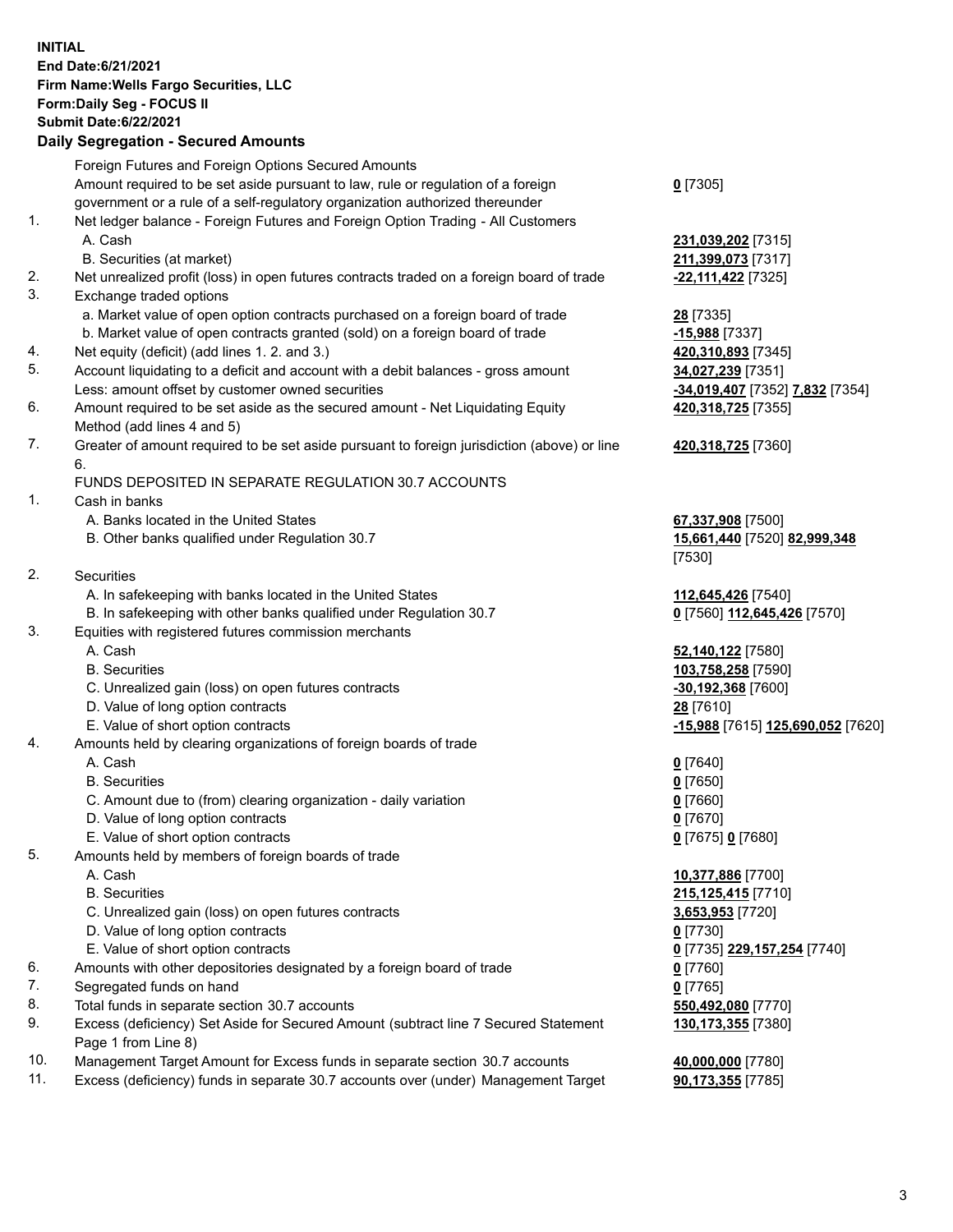**INITIAL End Date:6/21/2021 Firm Name:Wells Fargo Securities, LLC Form:Daily Seg - FOCUS II Submit Date:6/22/2021**

## **Daily Segregation - Segregation Statement**

SEGREGATION REQUIREMENTS(Section 4d(2) of the CEAct)

|     | SEGREGATION REQUIREMENTS(SECTION 40(2) OF THE CEACH                                 |                               |
|-----|-------------------------------------------------------------------------------------|-------------------------------|
| 1.  | Net ledger balance                                                                  |                               |
|     | A. Cash                                                                             | 3,317,160,651 [7010]          |
|     | B. Securities (at market)                                                           | 1,943,386,622 [7020]          |
| 2.  | Net unrealized profit (loss) in open futures contracts traded on a contract market  | $-644, 180, 833$ [7030]       |
| 3.  | Exchange traded options                                                             |                               |
|     | A. Add market value of open option contracts purchased on a contract market         | 810,627,916 [7032]            |
|     | B. Deduct market value of open option contracts granted (sold) on a contract market | -926,277,219 [7033]           |
| 4.  | Net equity (deficit) (add lines 1, 2 and 3)                                         | 4,500,717,137 [7040]          |
| 5.  | Accounts liquidating to a deficit and accounts with                                 |                               |
|     | debit balances - gross amount                                                       | 171,885,100 [7045]            |
|     | Less: amount offset by customer securities                                          | -164,871,194 [7047] 7,013,906 |
|     |                                                                                     | [7050]                        |
| 6.  | Amount required to be segregated (add lines 4 and 5)                                | 4,507,731,043 [7060]          |
|     | FUNDS IN SEGREGATED ACCOUNTS                                                        |                               |
| 7.  | Deposited in segregated funds bank accounts                                         |                               |
|     | A. Cash                                                                             | 190,944,339 [7070]            |
|     | B. Securities representing investments of customers' funds (at market)              | 65,002,667 [7080]             |
|     | C. Securities held for particular customers or option customers in lieu of cash (at | 795,578,667 [7090]            |
|     | market)                                                                             |                               |
| 8.  | Margins on deposit with derivatives clearing organizations of contract markets      |                               |
|     | A. Cash                                                                             | 1,681,054,328 [7100]          |
|     | B. Securities representing investments of customers' funds (at market)              | 1,275,092,393 [7110]          |
|     | C. Securities held for particular customers or option customers in lieu of cash (at | 1,147,807,955 [7120]          |
|     | market)                                                                             |                               |
| 9.  | Net settlement from (to) derivatives clearing organizations of contract markets     | 40,186,973 [7130]             |
| 10. | Exchange traded options                                                             |                               |
|     | A. Value of open long option contracts                                              | 810,627,916 [7132]            |
|     | B. Value of open short option contracts                                             | -926,277,219 [7133]           |
| 11. | Net equities with other FCMs                                                        |                               |
|     | A. Net liquidating equity                                                           | $0$ [7140]                    |
|     | B. Securities representing investments of customers' funds (at market)              | $0$ [7160]                    |
|     | C. Securities held for particular customers or option customers in lieu of cash (at | $0$ [7170]                    |
|     | market)                                                                             |                               |
| 12. | Segregated funds on hand                                                            | $0$ [7150]                    |
| 13. | Total amount in segregation (add lines 7 through 12)                                | 4,999,644,073 [7180]          |
| 14. | Excess (deficiency) funds in segregation (subtract line 6 from line 13)             | 491,913,030 [7190]            |
| 15. | Management Target Amount for Excess funds in segregation                            | 270,000,000 [7194]            |
| 16. | Excess (deficiency) funds in segregation over (under) Management Target Amount      | 221,913,030 [7198]            |
|     | Excess                                                                              |                               |